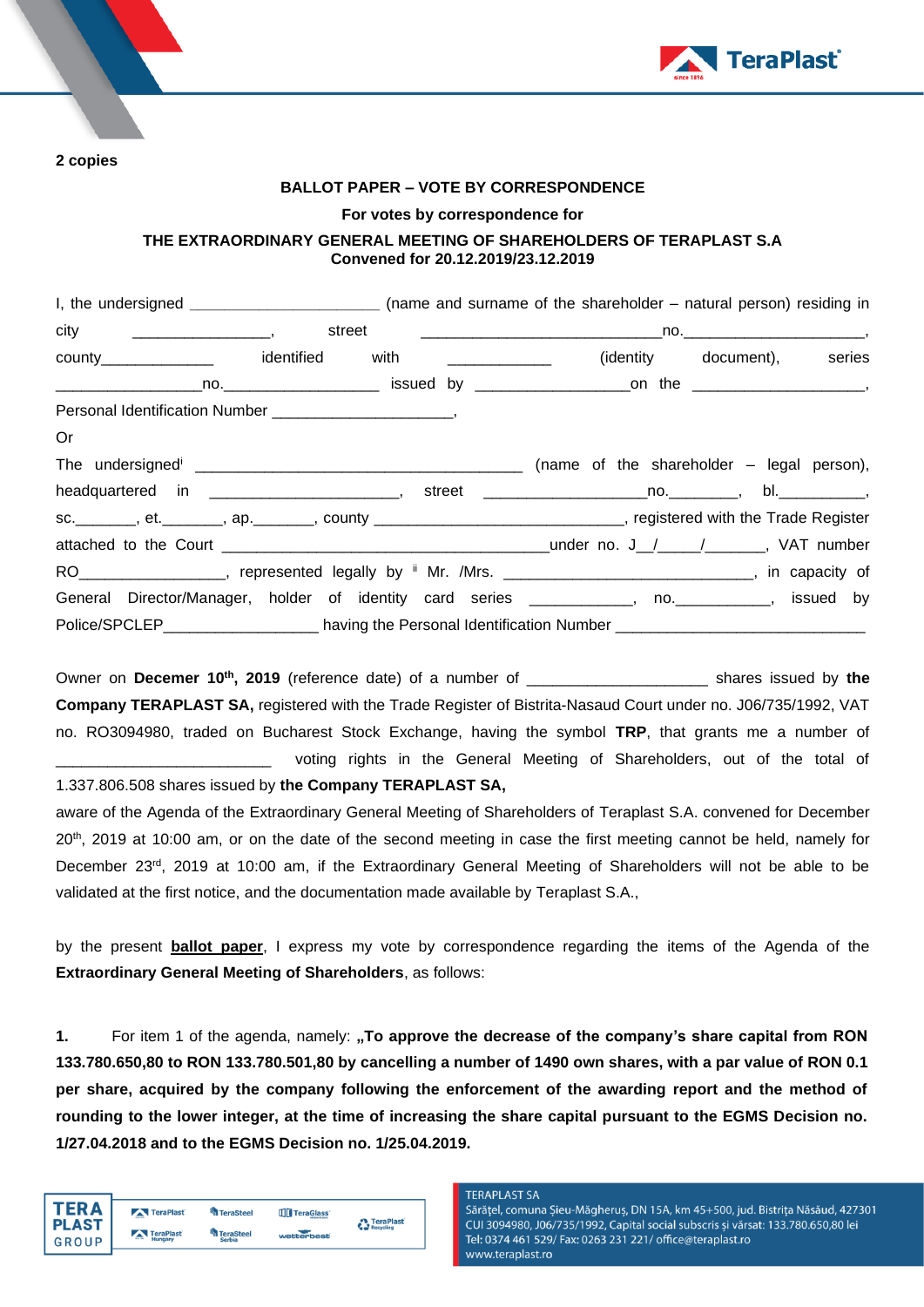

**The grounds for decreasing the share capital reside in the need to optimise the share capital structure considering that:**

- **the own shares were acquired as a result of the processing of Teraplast S.A. share capital increase, being registered in Teraplast's account the remaining shares, undistributed following the application of the calculation method (rounding to the lower),**
- **acquiring the own shares to be cancelled has not been associated to a specific purpose, and, on the other hand, preserving those shares as own shares brings no benefits to the company and its shareholders**.**":**

| For | <b>Against</b> | <b>Abstention</b> |
|-----|----------------|-------------------|
|     |                |                   |

**2.** For item 2 of the agenda, namely: "Approves the update of the Articles of Association, in accordance with the ones approved at point 1 of the present, as follows:

Art. 7. Alin. (1) <<The subscribed and paid in share capital of the Company TERAPLAST S.A. is 133,780,650.8 lei divided into a number of 1,337,806,508 registered shares, with nominal value of 0.1 lei each>> **modifies and will have the following content:**

**<<The subscribed and paid in share capital of the Company TERAPLAST S.A. is 133,780,501.80 lei divided into a number of 1,337,805,018 registered shares, with nominal value of 0.1 lei each>>.":**

| For | <b>Against</b> | <b>Abstention</b> |
|-----|----------------|-------------------|
|     |                |                   |

**3.** For item 3 of the agenda, namely: "To establish the registration date when the shareholders affected by **the decisions adopted by the Extraordinary General Meeting of Shareholders shall be identified. The Board of Directors suggests the date of January 16th , 2020**.**":**

| For | <b>Against</b> | <b>Abstention</b> |
|-----|----------------|-------------------|
|     |                |                   |

**4.** For item 4 of the agenda, namely: **"To approve the date of January 15 th , 2020, as "ex-date", namely the date previous to the registration date when the financial instruments, subject of the decisions of the corporate bodies, are transacted without the rights resulting from such decision, in accordance with art. 2 par. 2 lit. l) of Regulation no. 5/2018 regarding issuers and operations with securities**.**":**

| For | <b>Against</b> | <b>Abstention</b> |  |  |
|-----|----------------|-------------------|--|--|
|     |                |                   |  |  |



## **TFRAPI AST SA**

Sărățel, comuna Șieu-Măgheruș, DN 15A, km 45+500, jud. Bistrița Năsăud, 427301 CUI 3094980, J06/735/1992, Capital social subscris și vărsat: 133.780.650,80 lei Tel: 0374 461 529/ Fax: 0263 231 221/ office@teraplast.ro www.teraplast.ro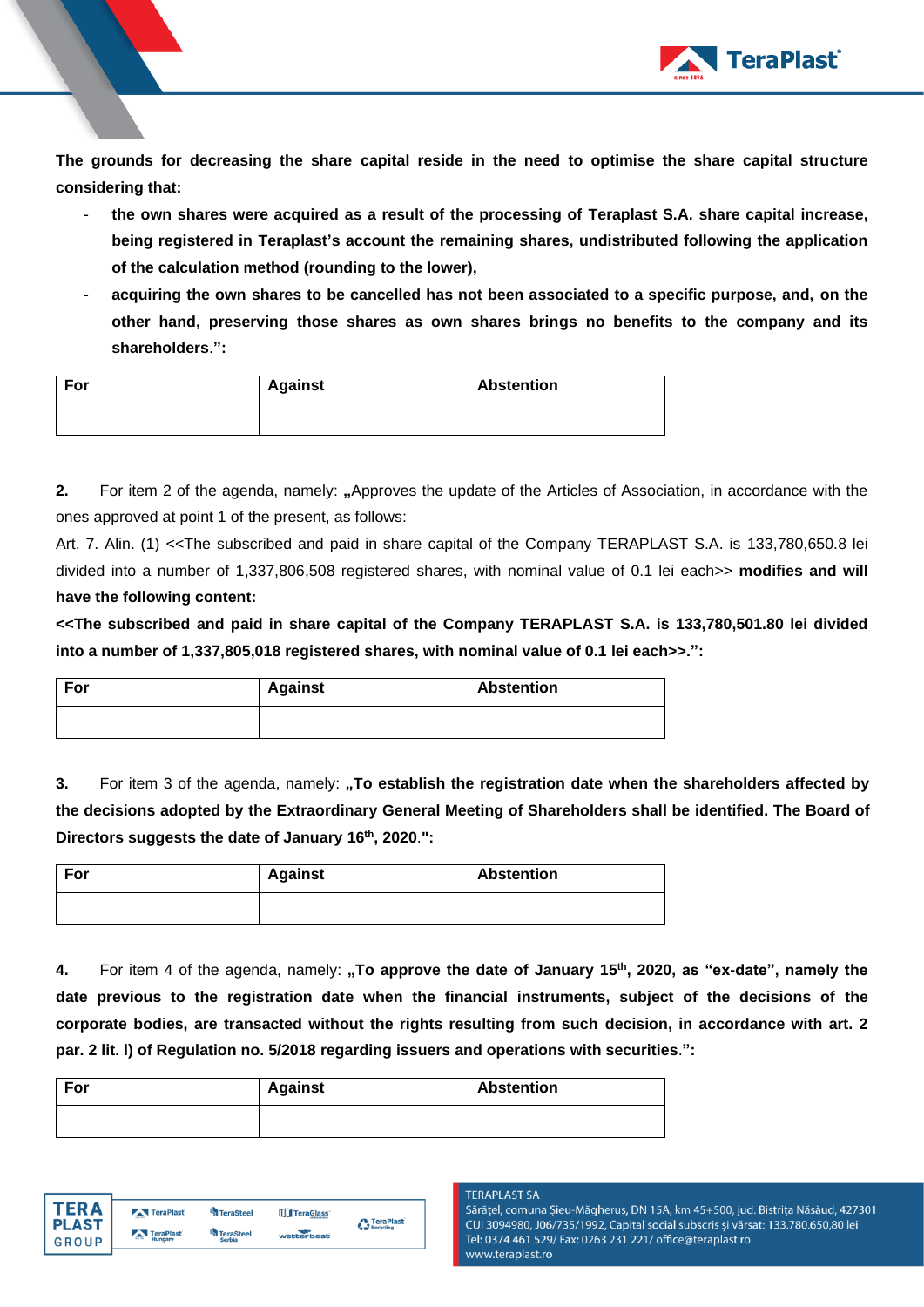

**5.** For item 5 of the agenda, namely: **"To authorize the Board of Directors to enforce the decisions adopted by the Extraordinary General Meeting of Shareholders**.**":**

| For | <b>Against</b> | <b>Abstention</b> |
|-----|----------------|-------------------|
|     |                |                   |

**6.** For item 6 of the agenda, namely: "To authorize the Chairman of the Board of Directors, Mr. Dorel Goia, **to sign, for and on behalf of all the shareholders present at the meeting, the EGMS Decision.":** 

| For | <b>Against</b> | <b>Abstention</b> |
|-----|----------------|-------------------|
|     |                |                   |

**7.** For item 7 of the agenda, namely: "To authorize the company's legal adviser, Mrs. Diana Octavia **Bretfelean, to do everything that is necessary as to record the EGMS Decision at the Trade Register of Bistrita-Nasaud Court, and to publish such decision in the Official Gazette of Romania, Section 4.":**

| For | <b>Against</b> | <b>Abstention</b> |
|-----|----------------|-------------------|
|     |                |                   |

# **Please find hereby attached a copy of the valid ID card<sup>ii</sup>/a copy of the registration certificate <sup>iv</sup>.**

**Note: Will be marked with "X" the box corresponding to the vote. The other boxes will not be filled in with any mark.** 

This ballot paper was drawn up in accordance with the provisions of Law no. 24/2017 on the issuers of financial instruments and market operations, as well as A.S.F. Regulation No.5/2018.

This ballot paper will be filled in at all entries, signed and dated by the shareholder.

**The ballot paper is executed up in 2 original copies**, out of which: one will remain at the shareholder and the other will be submitted to **TERAPLAST S.A.** headquarter not later than **18.12.2019, 10:00 am.** 

**Date: \_\_\_\_\_\_\_\_\_\_\_\_\_\_\_\_\_\_\_\_\_\_\_\_**

**<sup>v</sup>\_\_\_\_\_\_\_\_\_\_\_\_\_\_\_\_\_\_\_\_\_\_\_\_\_\_\_\_\_\_\_\_\_\_\_\_\_\_\_ (signature)**

**vi\_\_\_\_\_\_\_\_\_\_\_\_\_\_\_\_\_\_\_\_\_\_\_\_\_\_\_\_\_\_\_\_\_\_\_\_\_\_\_**

(First name and surname of the natural person shareholder or the legal representative of the legal entity, in capital letters)

| TFR A        | TeraPlast      | TeraSteel        | TeraGlass  | <b>A</b> TeraPlast |
|--------------|----------------|------------------|------------|--------------------|
| <b>PLAST</b> | TeraPlast      | <b>TeraSteel</b> |            | Recycling          |
| <b>GROUP</b> | $-$<br>Hungary | <b>Serbia</b>    | wetterbest |                    |

**TERAPLAST SA** Sărățel, comuna Șieu-Măgheruș, DN 15A, km 45+500, jud. Bistrița Năsăud, 427301 CUI 3094980, J06/735/1992, Capital social subscris și vărsat: 133.780.650,80 lei Tel: 0374 461 529/ Fax: 0263 231 221/ office@teraplast.ro www.teraplast.ro